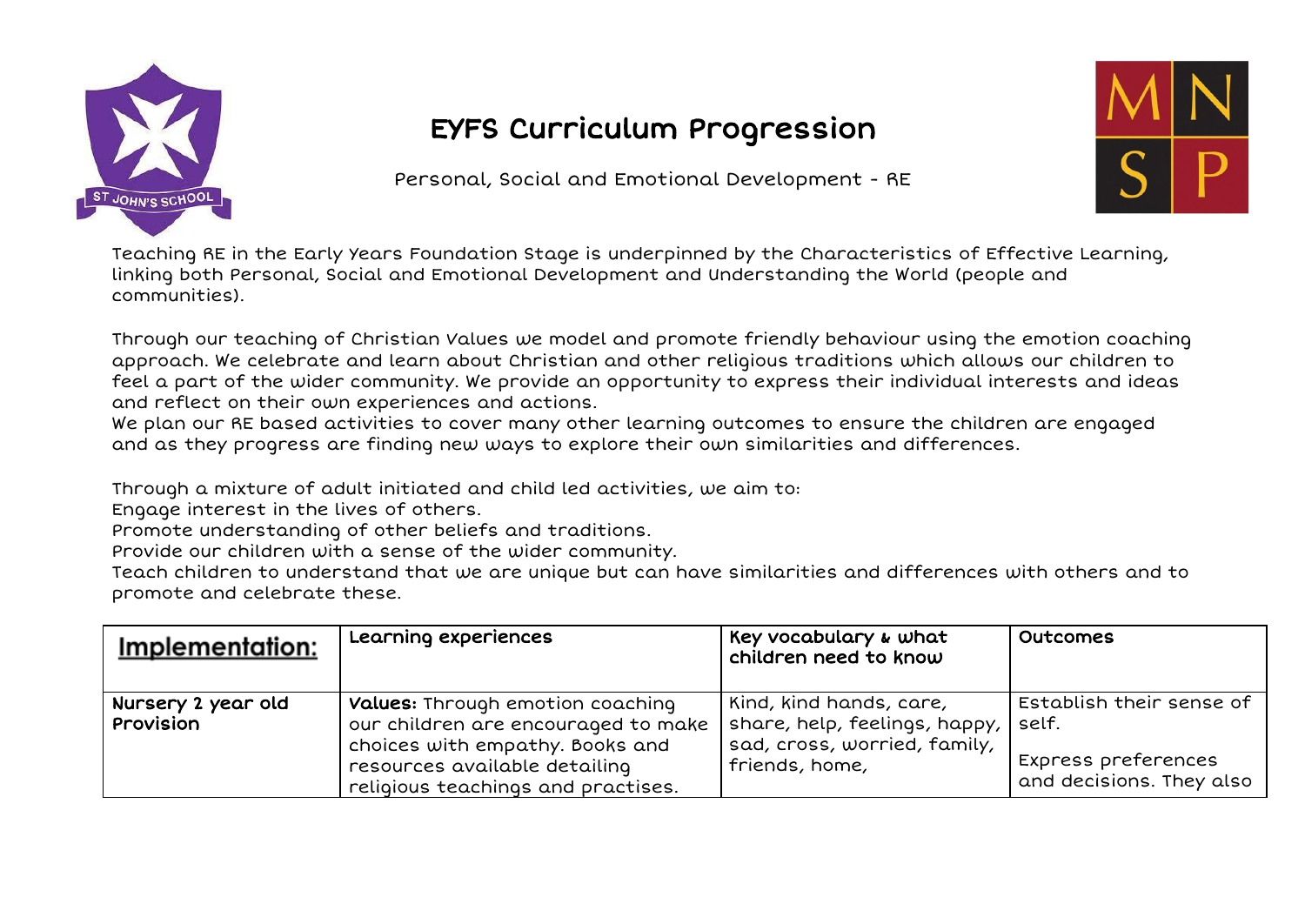|           | Displays, visual aids, and role play    | Me, I, you, same, different,  | try new things and       |
|-----------|-----------------------------------------|-------------------------------|--------------------------|
|           | ideas include links to a range of       | choose, feelings              | start establishing their |
|           | cultural backgrounds.                   | vocabularly                   | autonomy.                |
|           |                                         |                               |                          |
|           | <b>Celebrations: Activities planned</b> | Christmas, Easter,            | Thrive as they develop   |
|           | around celebrations of all religions.   |                               | self assurance.          |
|           | Crafts activities are planned to        |                               |                          |
|           | engage and teach children about         |                               | Notice and ask           |
|           | traditions. For example traditional     |                               | questions about          |
|           | Rangoli patterns to celebrate Diwali.   |                               | differences, such as     |
|           | The use of colours such as red and      |                               | skin colour, types of    |
|           | gold and the meanings behind this       |                               | hair, gender, special    |
|           | for Chinese New Year.                   |                               | needs and disabilities,  |
|           |                                         |                               | and so on.               |
|           | We encourage children to talk about     |                               |                          |
|           | the differences they notice between     |                               | Are talking about their  |
|           | people, whilst also drawing their       |                               | feelings in more         |
|           | attention to similarities between       |                               | elaborated ways: "I'm    |
|           | different families and communities.     |                               | sad because" or "I love  |
|           |                                         |                               | it when                  |
|           | We support questioning and              |                               |                          |
|           | encourage discussion, talking           |                               | Make connections         |
|           | positively about different              |                               | between the features of  |
|           | appearances, skin colours and hair      |                               | their family and other   |
|           | types.                                  |                               | families.                |
|           |                                         |                               |                          |
|           |                                         |                               | Notice differences       |
|           |                                         |                               | between people.          |
| Preschool | Values: Children are encouraged to      | Kind, kind hands, care,       | Develop their sense of   |
|           | follow the 'Golden Rules' and are       | share, help, feelings, happy, | responsibility and       |
|           | actively involved in teachings of the   | sad, cross, worried, family,  | membership of a          |
|           | 'Christian Values' through play,        | friends, home,                | community.               |
|           |                                         |                               |                          |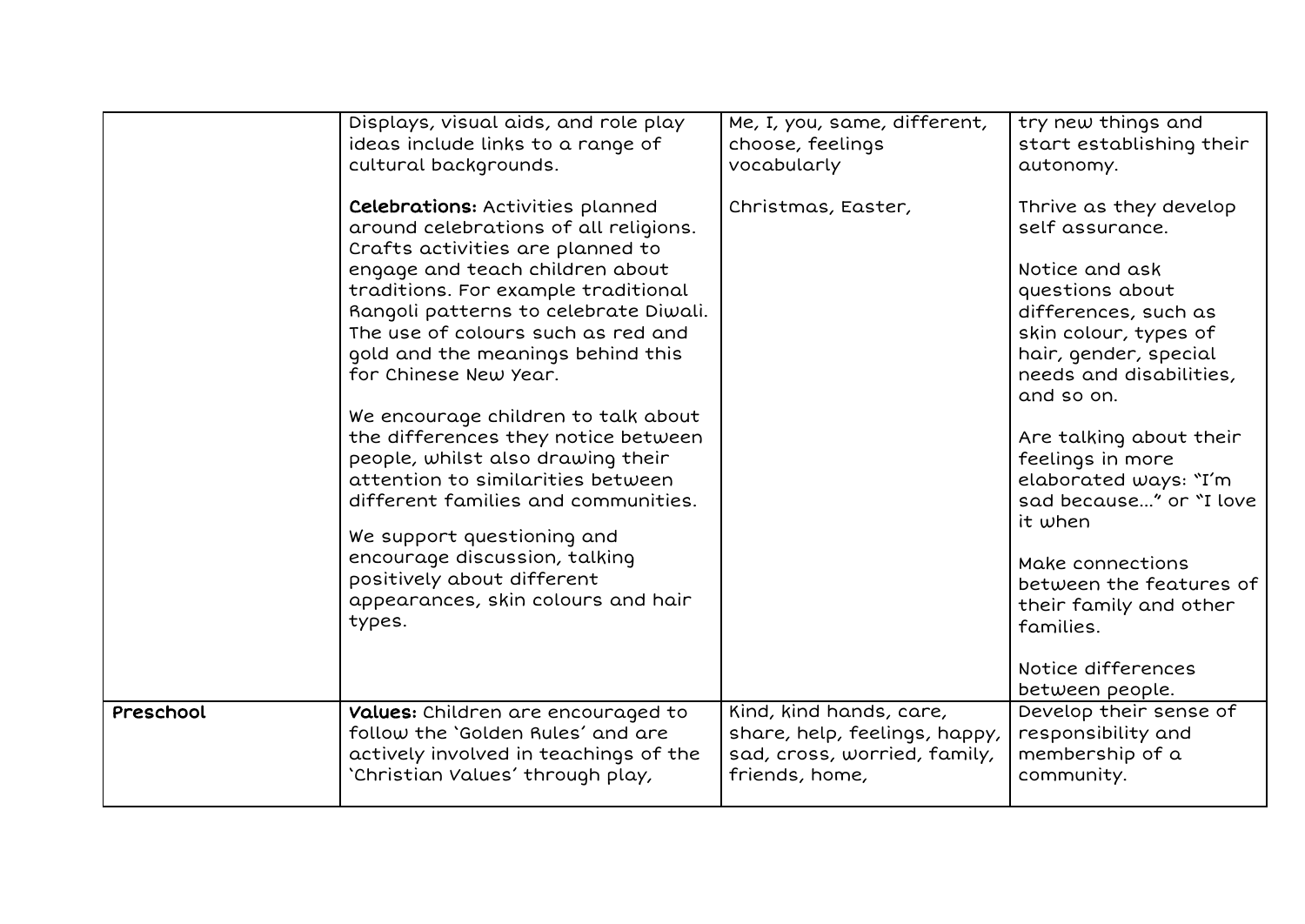|           | books, resources, displays, group    | Me, I, you, them, they, us,   | Increasingly follow      |
|-----------|--------------------------------------|-------------------------------|--------------------------|
|           | times and planned activities.        | friends, family, help.        | rules, understanding     |
|           |                                      |                               | why they are important.  |
|           | Celebrations:                        | Children are taught to        |                          |
|           | Through activities children are      | respond to their own          | Do not always need an    |
|           | taught about the meaning behind      | feelings and opinions.        | adult to remind them of  |
|           | Christian traditions they may have   |                               | a rule.                  |
|           | already heard of such as 'Pancake    | Questions; how did that       |                          |
|           | day,' Christmas and why and how      | make you feel?                | Continue to develop      |
|           | they can be celebrated. Children are |                               | positive attitudes about |
|           | encouraged to talk about their own   | Christmas, Easter, Pancake    | the differences          |
|           | experiences. Children are taught     | Day (shrove Tuesday),         | between people.          |
|           | about other religions and relate to  | Diwali, Chinese New Year,     |                          |
|           | how we celebrate our own             | St's Days, Mother's           | Know that there are      |
|           | traditions.                          | Day/Father's Day,             | different countries in   |
|           |                                      |                               | the world and talk       |
|           | We encourage children to talk about  | I wonder why                  | about the differences    |
|           | the differences they notice between  | I can see                     | they have experienced    |
|           | people, whilst also drawing their    |                               | or seen                  |
|           | attention to similarities between    |                               | in photos.               |
|           | different families and communities.  |                               |                          |
|           | We support questioning and           |                               |                          |
|           | encourage discussion, talking        |                               |                          |
|           | positively about different           |                               |                          |
|           | appearances, skin colours and hair   |                               |                          |
|           | types.                               |                               |                          |
|           | Values:                              | Kind, kind hands, care,       | Enjoys joining in with   |
| Reception | Children are encouraged to follow    | share, help, feelings, happy, | family customs and       |
|           | the 'Golden Rules' and are actively  | sad, cross, worried, family,  | routines.                |
|           | involved in teachings of the         | friends, home,                |                          |
|           | 'Christian Values' through play,     |                               |                          |
|           | books, resources, displays, group    |                               | Early Learning Goal      |